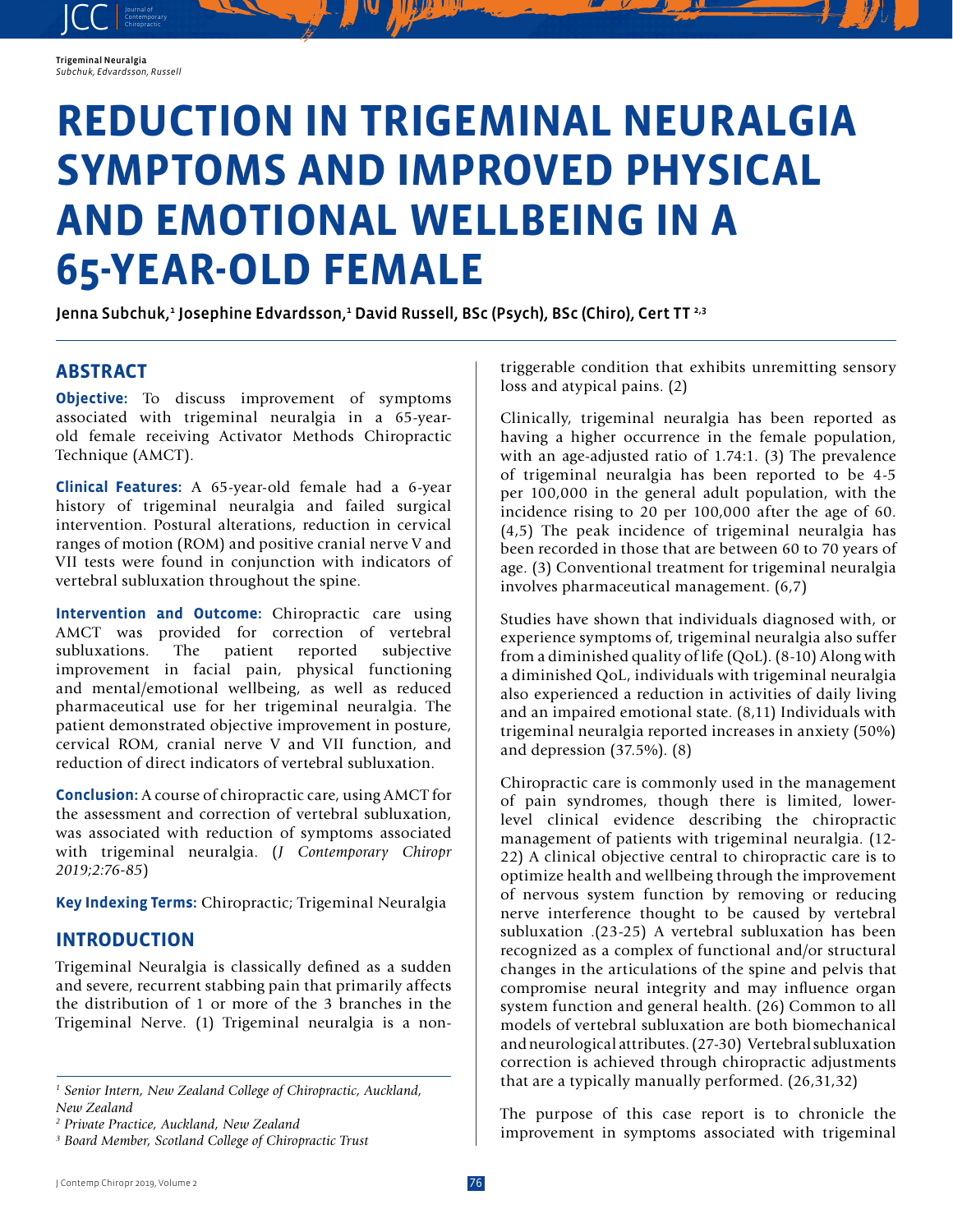neuralgia in a 65-year-old female following a course of chiropractic care using Activator Methods Chiropractic Technique (AMCT).

## **CASE REPORT**

#### *History*

A 65-year-old female had symptoms associated with trigeminal neuralgia. Her symptoms had been medically diagnosed 6-years prior. She had been prescribed Tegretol (carbamazepine), an anticonvulsant pharmaceutical used to manage pain associated with trigeminal neuraligia, at a dose of 4.5 tablets (200mg per tablet) per day. She had undergone surgery to treat the symptoms 1 year after the diagnosis. Due to failed response to surgery she sought chiropractic care to help alleviate her symptoms. She reported that while she received chiropractic care she experienced remission of symptoms and decreased Tegretol use, which had reduced from 4.5 tablets per day to 0 to 1 a day, after an approximately 9-month period.



*Figure 1. HWQL comparative results pre and post chiropractic care*

She received ongoing chiropractic care for a 3-year period, though ceased chiropractic care when her chiropractor moved away.

The symptoms associated with trigeminal neuralgia returned and the intake of Tegretol had increased back to 4.5 tablets (2 in the morning and 2.5 in the evening). Due to an exacerbation in symptoms, she sought chiropractic care again due to previous positive results. Previous chiropractic care was also AMCT. Her current symptoms were similar to her past history and described as widespread sharp, intermittent left scalp and facial pain that she rated 8- 9 out of 10, on a Visual Analogue Scale, exacerbated by touch, talking and eating. Additionally, she reported experiencing excessive fatigue, changes in mental health (including anxiety, poor concentration, and memory loss), and constipation.

She subjectively rated her physical health as 5 out of 10 and mental health as 6 out of 10 at her initial presentation on a 10-point numeric rating scale where 1 is worst and 10 is best. Additionally, she was assessed using the selfreported Health Wellness and Quality of Life (HWQL) instrument, which measures 5 domains, and generates an overall wellness score. (33,34) Scoring is from 0 to 100%, with higher percentages being more favorable. The HWQL instrument has been used and the results reported on extensively in the chiropractic literature. (33-42) Her self-reported assessment scores were physical functioning (40%), mental/emotional wellbeing (45%), stress evaluation (68%), life enjoyment (52%), and overall QoL (59%). (Figure 1)

#### *Examination*

Cranial nerves V (Trigeminal) and VII (Facial) were found to have positive tests. Cranial nerve V (Trigeminal) testing confirmed widespread severe facial (forehead, maxilla and mandible), scalp pain to light touch on the left, and clenching the jaw. Cranial nerve VII (Facial) testing revealed pain on attempting facial expressions such as smiling and grimacing. These findings are consistent with the symptomatic presentation of the previously diagnosed trigeminal neuralgia. No other cranial nerve or vital sign assessments were positive.

Posture examination, performed by observation, revealed a markedly higher right shoulder and occiput, and forward head carriage. Cervical spine ranges of motion (ROM), using bubble inclinometry, (43) revealed flexion of 50°, extension of 40°, left lateral flexion of 20° and right lateral flexion of 30°.

Chiropractic examination was performed using a battery of commonly-used direct indicators of vertebral subluxation, including intersegmental motion palpation, specific soft tissue palpation, joint play/end feel, and leglength analysis. (44) The examination of intersegmental spinal motion and static palpation of the cervical muscles was performed in the seated position; all other examinations were performed with the patient prone. The examination revealed a right leg-length inequality (the right leg appearing shorter than the left in the flexed knee position), negative right Derifield (the right leg appearing shorted when both legs are flexed to 90), and right sacral restriction. Static palpation revealed hypertonicity of the right Levator Scapula, Superior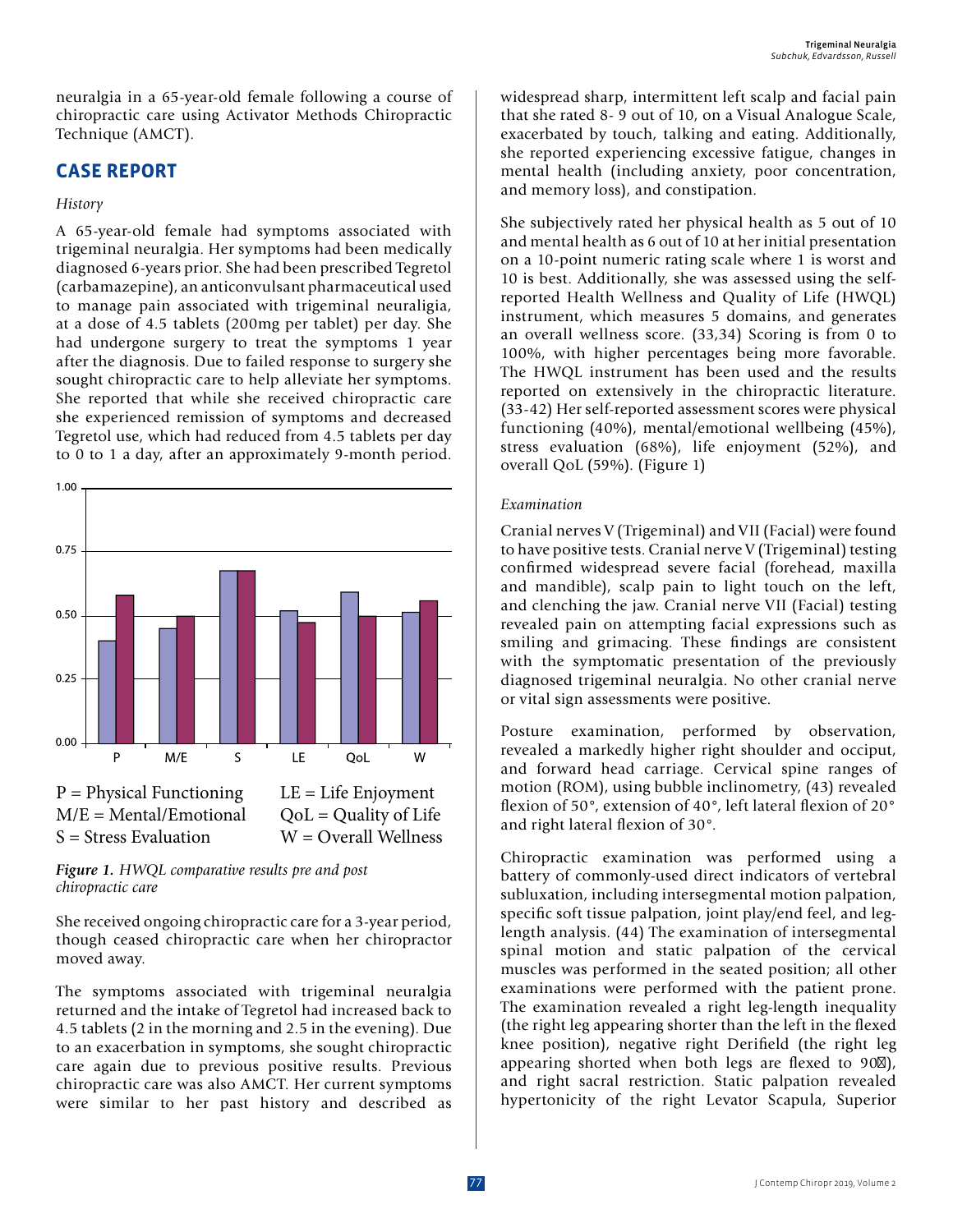Oblique and Sub Occipital muscles bilaterally, left Scaleneus Medius, Gluteus Medius on the right, and paraspinal muscles from C1 to C7 bilaterally, T1 to T4 on the right, T8 to T12 on the left and L2 to L5 on the right. Spinal palpation revealed reduced joint play (end-feel) at C1-2, C5-T1, T4-7, T12-L5, and the right sacroiliac joint, and inter-segmental motion restriction of C1 on right lateral flexion, C2, T4, L4 and L5 on the left rotation and extension, C5 on extension, C7 and T6 on right rotation and extension.

Surface electromyography (surface EMG) and thermography studies were performed using the Insight Millennium instrument. Surface EMG is used to measure paraspinal muscle dysfunction, a manifestation of vertebral subluxation, and a neuromuscular response to chiropractic care. (45-47) Surface EMG revealed areas of hyperactivity from C1 to T1 and S1, with hypoactivity



*Figure 2. sEMG and Thermography assessment results prior to a course of chiropractic care*

recorded from T8 to L1. Thermography is used as an indirect measure of autonomic nervous system function (dysautonomia) to assess the impact of vertebral subluxation or joint dysfunction on the nervous system.

(48-50) Thermography revealed varying degrees of autonomic abnormality from C1 to T7 and T9. (Figure 2)

#### *Intervention and outcomes*

An initial program of chiropractic care was provided twice weekly over a 6-week period using AMCT protocol. An Activator II instrument was used in the management of the patient. AMCT protocol uses a functional leglength analysis combined with provocative maneuvers (isolation, pressure and stress tests) to determine involved spinal levels, and a hand-held instrument to deliver a specific, high-velocity, low-amplitude thrust for the correction of vertebral subluxation. (51) When cranial adjusting was introduced on the 6th visit, pressure testing was used exclusively to determine site and direction of subluxation, and the activator II instrument used as a force application.

From the 2nd visit during the course of chiropractic care the patient reported awareness of reduction in mouth and jaw pain, and had improved sleep. At the 3rd visit her pain had reduced to 2 out of 10 from 8-9 out of 10, and she was able to eat hard foods comfortably. At the 4th visit her mouth and jaw pain had resolved. On the 7th visit she reported that her face and scalp pain had further reduced, though she was still taking her initial daily dose of Tegretol. At the time of the 10th visit she reported that her facial pain was isolated to a small point on the left side of her forehead, and she had reduced her Tegretol intake by 100mg. She reduced her Tegretol intake by a further 100mg by the 12th visit, and her symptom pattern remained isolated to the small area on her left forehead. For a compete summary of patient subjective reports see table 1.

A progress examination was performed on the 12th visit which included patient self-reported physical and mental health, and HWQL assessment, and Cranial Nerve VII, posture, cervical spine ROM, vertebral subluxation, sEMG and thermography examinations. Her perceived physical health rating improved from 5 to 6 out of 10, mental health from 6 to 7 out of 10. Improvements were recorded in both the physical health and mental/ emotional wellbeing domains of the self-reported HWQL assessment. A slight reduction in QoL score from 59% to 50% was thought to be from loss of independence resulting from the effects of the Tegretol leaving her unable to safely drive. For a complete comparison of HWQL results, see figure 1.

Cranial Nerve V (Trigeminal) testing revealed pain to light touch isolated to a 1cm sized area to the left of center of her forehead with no positive findings present over the maxilla or mandible. Cranial Nerve VII (Facial) testing revealed no pain on jaw clenching and attempting to smile and speak. Posture examination revealed generally level shoulders and occiput, with minimal forward head carriage. Cervical spine ROM remained the same, except left lateral flexion of 30° (increase of 10°), making lateral flexion even bilaterally.

Chiropractic examination revealed a right leg-length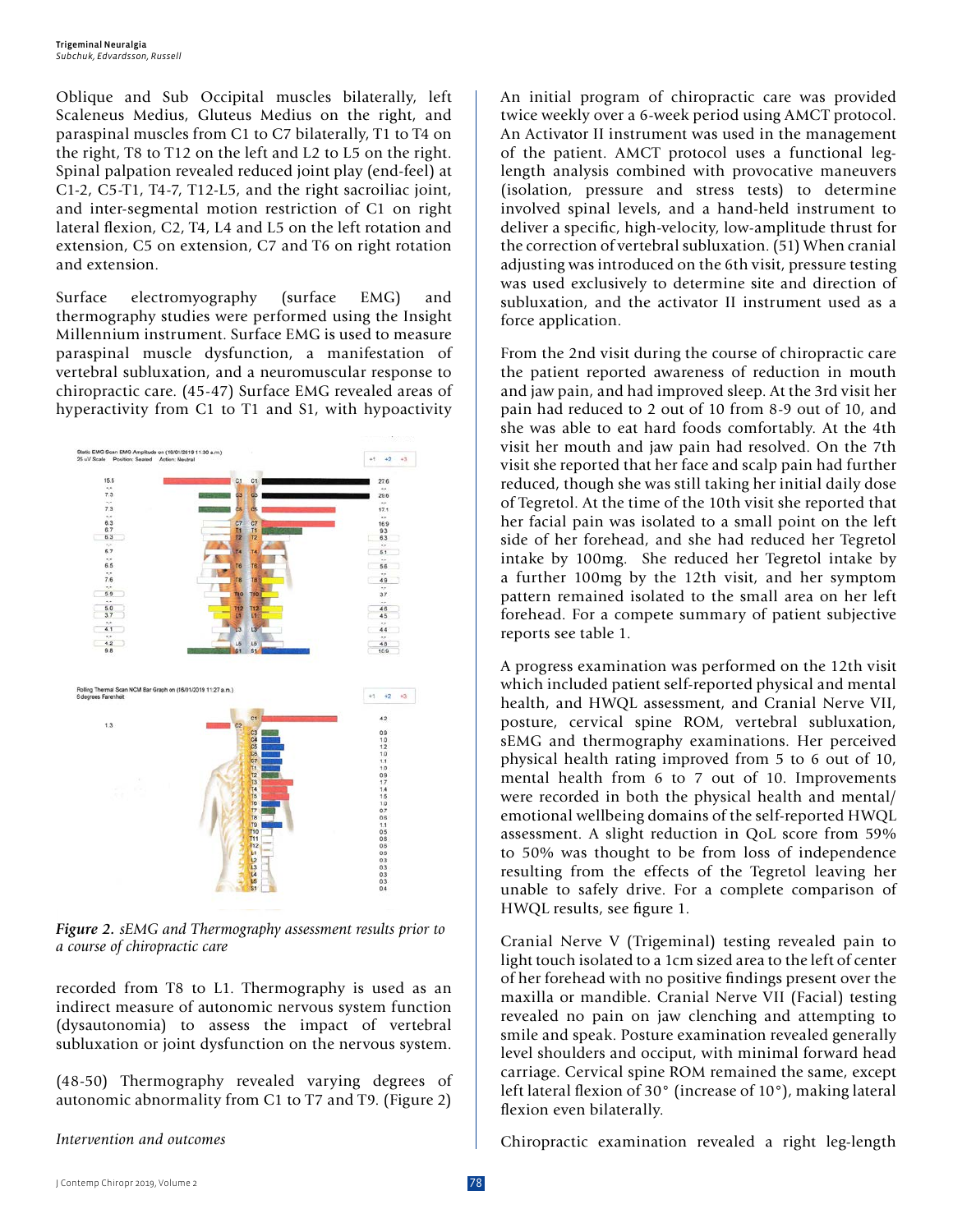| <b>VISIT</b>   | <b>LEVELS ADJUSTED</b>                                                                       | <b>PATIENT SUBJECTIVE REPORT</b>                                                                                                                                    |
|----------------|----------------------------------------------------------------------------------------------|---------------------------------------------------------------------------------------------------------------------------------------------------------------------|
| $\mathbf{1}$   | L4 R, T12 L, T8 L, T6 R, T1 R, C7R, C5 L, C2 L, C1 R,<br>OccL                                | Nothing to report                                                                                                                                                   |
| 2              | T12 R, T6 L, C7 L, C2 L, C1 R, Occ L                                                         | Slept better, slightly less mouth and jaw pain                                                                                                                      |
| 3              | L4 L, T6 R, C1 R                                                                             | Now able to eat hard foods without pain, pain now<br>only 2/10 at worst but remaining on current level of<br>medication                                             |
| $\overline{4}$ | L AS, L4 R, T6 R, C5 L, C3 L, Occ L                                                          | Some forehead and scalp pain only. Mouth and jaw<br>pain resolved                                                                                                   |
| 5              | LR med knee, L AS, R PI, L5 L, T12 R, C7 L, C6 L,<br>C <sub>1</sub> R, Occ L                 | Nothing to report                                                                                                                                                   |
| 6              | L AS, R PI, T12 R, C7 L, C4 L, C2 L, Occ L,<br>Inf frontal L, Superior maxilla L             | Some facial and scalp pain (chiropractor able to<br>introduce cranial adjustments with the patient<br>remaining comfortable)                                        |
| 7              | L4 R, T6 L, C1 R, Occ L, Inf frontal L,<br>Superior maxilla L                                | Face and scalp pain reduced for the last three days                                                                                                                 |
| 8              | L2 R, T6 L, C2 L, Inf frontal L, Post temporal L                                             | Nothing to report                                                                                                                                                   |
| 9              | L4 L, L2 L, T12 L, T9 L, T5 L, C2 L                                                          | Overall a bit better                                                                                                                                                |
| 10             | L med knee, L AS, R PI, L5 R, T12 L, T1 R, C3 L, Occ L,<br>Inf frontal L, Superior maxilla L | Facial pain is isolated to a small area on the left<br>forehead, CN testing confirmed this. Have reduced<br>evening Tegretol intake by $\frac{1}{2}$ tablet (100mg) |

*Table 1. Adjustment and Subjective Report Summary by Visit*

inequality and negative right Derifield. Static palpation revealed hypertonicity of the right Levator Scapula, left Superior Oblique, right Sub Occipital muscles, left Scaleneus Medius, T5 to T8 on the left, and L1 to L4 on the right. Spinal palpation revealed reduced joint play (end-feel) at C1-2, T4, T6, T11-L2, and inter-segmental motion restriction of C1 on right lateral flexion, C2 and C3 on the left rotation and extension, and T12 to L1 on extension. The most commonly adjusted level was the left occiput, being adjusted 8 times over the 12 visits. For a compete summary of chiropractic care see table 1.

12  $L1 L, C6 L, C3 L, C2 L$ 

11 R lat knee, R PI, L4 L, T12 L, T6 L, C2 L, C1 R,

Occ L, inf frontal L

Surface EMG revealed widespread areas of hyperactivity recorded throughout the spine, and elimination of areas of hypoactivity. Thermography revealed far fewer areas of autonomic abnormality, now only at C1, T4, T11 to L3. These results represent a generally more balanced paraspinal neuromuscular function, and an overall reduction in dysautonomia following chiropractic care. (Figure 3) The use of thermography and sEMG in this study was not to determine the site of vertebral subluxation, but was used to objectively measure dysautonomia and

paraspinal neuromuscular function that is thought to be

a manifestation of vertebral subluxation.(46-48,50)

remaining and not worsening. Less tired

Minor spike in facial pain, but mostly remains with

Have reduced the Tegretol by a further 100mg (reduced to 300mg in the morning) with minimal symptoms

limited pain

A progress examination was performed on the 12th visit which included patient self-reported physical and mental health, and HWQL assessment, and Cranial Nerve VII, posture, cervical spine ROM, vertebral subluxation, sEMG and thermography examinations. Her perceived physical health rating improved from 5 to 6 out of 10, mental health from 6 to 7 out of 10. Improvements were recorded in both the physical health and mental/ emotional wellbeing domains of the self-reported HWQL assessment. A slight reduction in QoL score from 59% to 50% was thought to be from loss of independence resulting from the effects of the Tegretol leaving her unable to safely drive. For a complete comparison of HWQL results, see figure 1.

Cranial Nerve V (Trigeminal) testing revealed pain to light touch isolated to a 1cm sized area to the left of center of her forehead with no positive findings present over the maxilla or mandible. Cranial Nerve VII (Facial) testing revealed no pain on jaw clenching and attempting to smile and speak. Posture examination revealed generally level shoulders and occiput, with minimal forward head carriage. Cervical spine ROM remained the same, except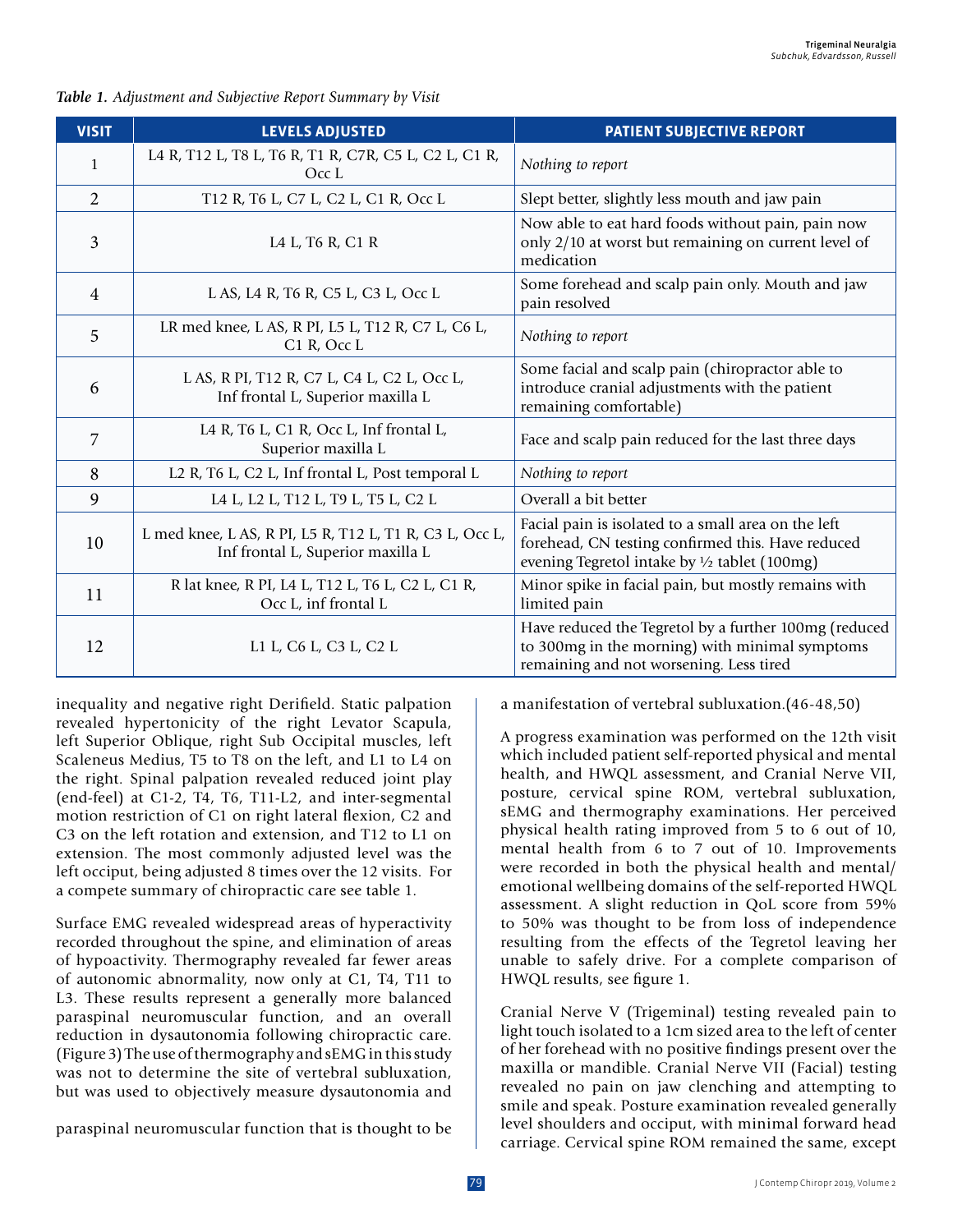left lateral flexion of 30° (increase of 10°), making lateral flexion even bilaterally.

Chiropractic examination revealed a right leg-length inequality and negative right Derifield. Static palpation revealed hypertonicity of the right Levator Scapula, left Superior Oblique, right Sub Occipital muscles, left Scaleneus Medius, T5 to T8 on the left, and L1 to L4 on the right. Spinal palpation revealed reduced joint play (end-feel) at C1-2, T4, T6, T11-L2, and inter-segmental motion restriction of C1 on right lateral flexion, C2 and C3 on the left rotation and extension, and T12 to L1 on extension. The most commonly adjusted level was the left occiput, being adjusted 8 times over the 12 visits. For a compete summary of chiropractic care see table 1.

Surface EMG revealed widespread areas of hyperactivity recorded throughout the spine, and elimination of areas of hypoactivity. Thermography revealed far fewer areas of autonomic abnormality, now only at C1, T4, T11 to L3. These results represent a generally more balanced paraspinal neuromuscular function, and an overall reduction in dysautonomia following chiropractic care. (Figure 3) The use of thermography and sEMG in this study was not to determine the site of vertebral subluxation, but was used to objectively measure dysautonomia and paraspinal neuromuscular function that is thought to be a manifestation of vertebral subluxation.(46-48,50)

Following the initial program of chiropractic care the patient continued regular visits. Over a further 10 visits (7 weeks) the patient experienced a sustained reduction in facial pain, and a further 200mg self-reduction of Tegretol, reducing 100mg on the 15th and 20th visits. Her Tegretol intake now reduced to 500mg from 900mg daily. The patient reported feeling more energy and not needing an afternoon sleep at the 16th visit, and feeling so much more alert on the 18th visit.

## **DISCUSSION**

This case report describes the reduction of symptoms associated with trigeminal neuralgia, both from subjective reports and through CN V and VII testing, in a female receiving chiropractic care. Additionally, the patient reported improvement in physical functioning and mental/emotional wellbeing, posture, cervical ROM, and reduction in vertebral subluxation.

The primary and most common form of treatment for Trigeminal Neuralgia includes taking prophylactic medication to help aid in the prevention of reoccurring attacks. (6,7) The most common pharmaceutical used in the treatment of trigeminal neuralgia is Carbamazepine. (52,53) The dosage of Carbamazepine is typically slowly escalated throughout treatment to help aid in the management of symptoms. (52) While the effects of Carbamazepine have been shown to suppress the



*Figure 3. sEMG and thermography assessment results post a course of chiropractic care*

paroxysmal pain of trigeminal neuralgia, the benefits elicited in postherpetic and atypical facial neuralgia have been minimal. (54) Failure of typical pharmaceutical treatment can lead to the more invasive measure of neurosurgical intervention. (7) The typical and most popular neurosurgical intervention used in the majority of trigeminal neuralgia cases would be microvascular decompression (MVD). (52,55,56) MVD as a surgical approach decompresses the affected root entry zone of the fifth cranial nerve. (56) In turn, it is highly associated with relieving the pain symptoms in trigeminal neuralgia and shows a low morbidity rate. (56)

There are a number of complementary and alternative medicine (CAM) approaches, which include chiropractic, that have been reported to show success in the treatment and management of trigeminal neuralgia. (22,57-59) These include acupuncture and biofeedback. (22,57- 59) However, in both treatments of acupuncture and biofeedback, mixed outcomes of relief were recorded when addressing the pain management of trigeminal neuralgia. (59,60)

There is limited scientific evidence supporting the chiropractic management of people with trigeminal neuralgia. A review of the available literature found only

lower-level evidence. The 11 case reports found in the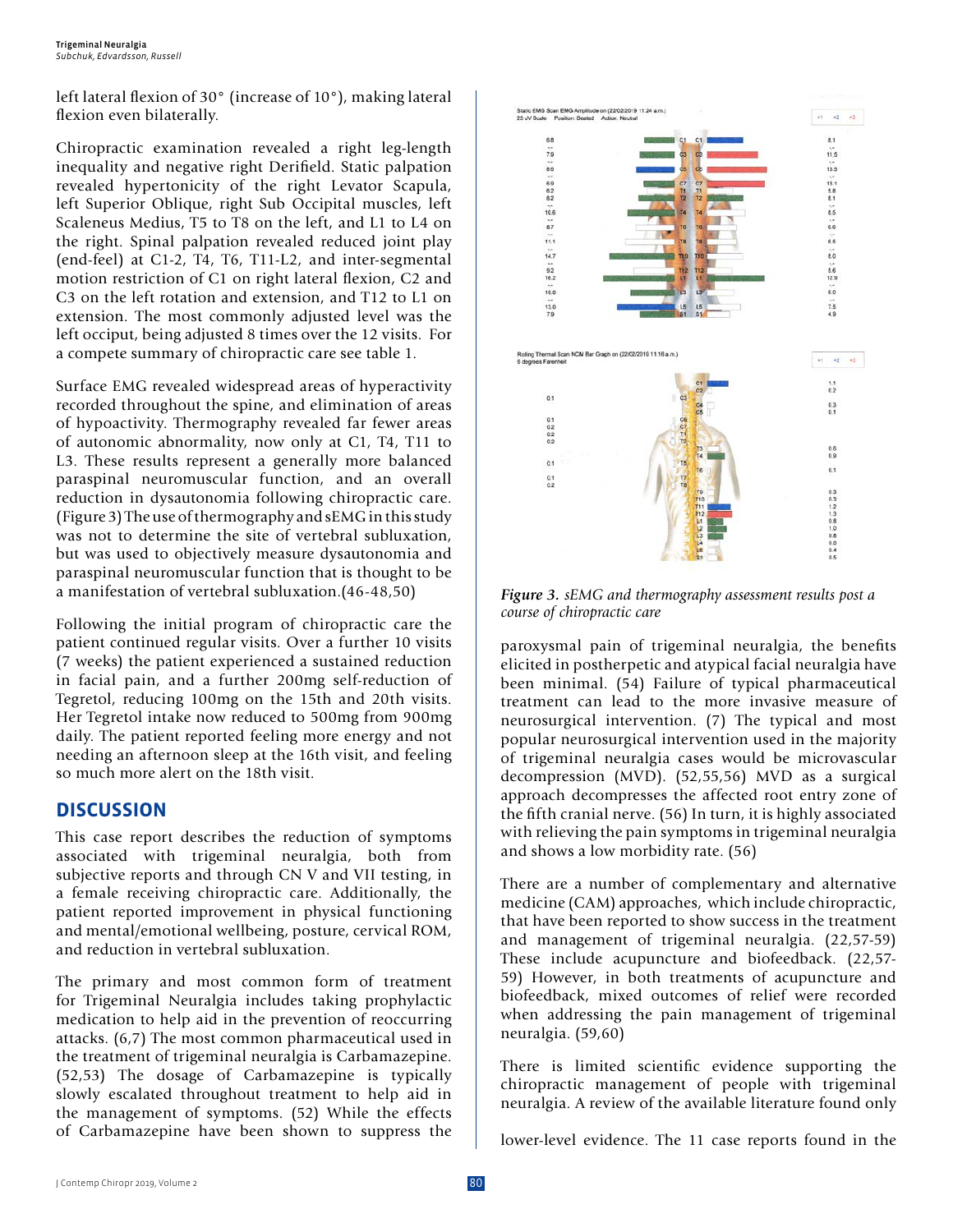## *Table 2. Trigeminal neuralgia literature review summary*

| <b>AUTHORS</b>                 | <b>PATIENT PRESENTATION</b>                                                                  | <b>GENERAL CODE</b><br><b>MANAGMENT</b>                                                                                                                   | <b>OUTCOMES</b>                                                                                                                                                                                                                                                  |
|--------------------------------|----------------------------------------------------------------------------------------------|-----------------------------------------------------------------------------------------------------------------------------------------------------------|------------------------------------------------------------------------------------------------------------------------------------------------------------------------------------------------------------------------------------------------------------------|
| Grochowski (12)                | 58-year-old female with<br>Trigeminal neuralgia<br>Medically diagnosed                       | 18 visits over a<br>9-week period<br>NUCCA technique                                                                                                      | The patient reported she had not<br>had a recent attack of trigeminal<br>neuralgia.<br>Further improvements were<br>recorded in painful cervical range<br>of motion, cervical segmental<br>dysfunction, and myositis of<br>cervical paraspinal musculature.      |
| Flory et al. (13)              | 10-year-old male<br>with Trigeminal and<br>glossopharyngeal neuralgia<br>Medically diagnosed | 33 visits over a<br>7-month period<br>NUCCA technique                                                                                                     | The patient reported they were<br>pain/symptom free five days after<br>initial visit.                                                                                                                                                                            |
| Kessinger and<br>Matthews (14) | 14-year-old female with<br>Trigeminal neuralgia<br>Medically diagnosed                       | Frequency of chiropractic care<br>was unspecified.<br>KCUCS technique                                                                                     | Complete alleviation of<br>symptoms was achieved.                                                                                                                                                                                                                |
| Sweat and McDowell<br>(15)     | 30-year-old female with<br>Trigeminal neuralgia<br>Medically diagnosed                       | 13 visits over a 1-month and<br>9-day period<br>Atlas Orthogonal Chiropractic                                                                             | Positive results were recorded<br>and the patient reported they no<br>longer experienced any symptoms<br>of trigeminal neuralgia after 1<br>month of care.<br>Additionally the patient reported                                                                  |
| Zielinski et al. (16)          | 77-year-old female with<br>Trigeminal neuralgia<br>paroxysms<br>Medically diagnosed          | 31 visits over a 6-month<br>period<br>Chiropractic Biophysics and<br>Diversified technique                                                                | less pain in her neck<br>throughout care.<br>Positive results were recorded<br>showing elimination of<br>medication, and that the patient<br>remained pain free 6 months<br>after the last recorded visit.                                                       |
| Zielinski and Acanfora<br>(17) | 40-year-old female with<br>Trigeminal neuralgia<br>Medically diagnosed                       | 236 visits over 7 years<br>Thomson and Diversified<br>techniques                                                                                          | Complete resolution in all<br>findings was reported within 1<br>month of 3 visits per week.                                                                                                                                                                      |
| Friedman (18)                  | 55-year-old female with<br>Trigeminal neuralgia<br>Medically diagnosed                       | 48 visits over<br>6 months<br>Quantum Spinal Mechanics<br>3 Dimensional                                                                                   | Comprehensive improvement<br>and alleviation of symptoms were<br>achieved and recorded                                                                                                                                                                           |
| Rodine and Aker (19)           | 68-year-old female with<br>Trigeminal Neuralgia<br>Medically diagnosed                       | Frequency of chiropractic care<br>was unspecified.<br>Diversified technique was<br>used in conjunction with<br>soft tissue and mobilization<br>modalities | The patient reported decreased in<br>reoccurrence of head and<br>face pain.<br>Patient reported relapse after<br>stopping chiropractic care as<br>she showed to be unsuccessful<br>in maintaining treatments and<br>would only return on an "as<br>needed" basis |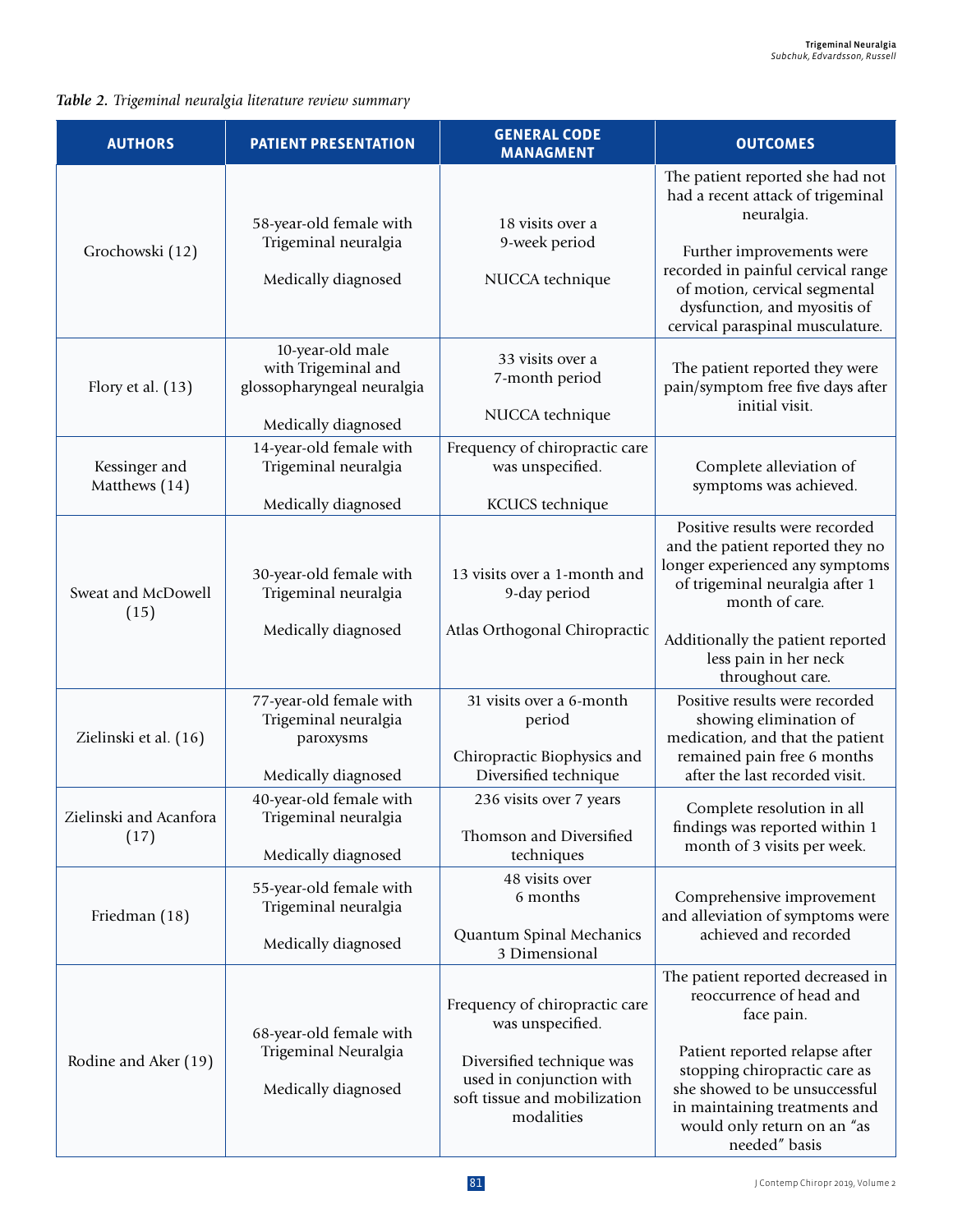| Burcon $(20)$             | 57-year-old female with<br>Trigeminal neuralgia<br>Medically diagnosed       | 8 visits over 8 weeks<br>Cervical specific care                                                                           | Positive results were recorded<br>showing that the patient was<br>off medication and pain free.                                                                                                                          |
|---------------------------|------------------------------------------------------------------------------|---------------------------------------------------------------------------------------------------------------------------|--------------------------------------------------------------------------------------------------------------------------------------------------------------------------------------------------------------------------|
| Sweat and Wallace<br>(21) | 54-year-old male with<br>Trigeminal neuralgia<br>Medically diagnosed         | 7 visits over 1 month<br>Atlas Orthoganal<br>technique                                                                    | Positive results were recorded<br>showing that the patient<br>was no longer experiencing<br>any attacks of trigeminal<br>neuralgia, no longer needed<br>his medication and had<br>improvements to his<br>neck stiffness. |
| Pederick (22)             | 56-year-old female<br>Chronic trigeminal<br>neuralgia<br>Medically diagnosed | Frequency of chiropractic<br>care was unspecified.<br>Toggle-recoil adjusting in<br>conjunction with cranial<br>technique | 3-month follow-up noted the<br>patient experienced no<br>further month trigeminal<br>neuralgia symptoms.<br>18-month follow-up showed<br>that the patient had a relapse<br>of previous trigeminal<br>neuralgia symptoms  |

review of literature are summarized in table 2.(12-22)

Reduction or elimination of medication for the management of trigeminal neuralgia was reported in 3 studies, which is consistent with our current report .(16,20,21) A variety of chiropractic techniques were employed in the case reports; upper cervical techniques were most often used. (12-15,21,22) Nine case reports specifically describe the assessment and correction of vertebral subluxation as the sole intervention. (15- 18,20,21) The current study is only 1 of 2 to demonstrate a reduction in direct indicators of vertebral subluxation following a course of chiropractic care (14), though 1 other did report changes in spinal biomechanics on radiographic studies. (18) Non-chiropractic intervention was additionally used in 2 cases. (19,22)

While there is limited current research investigating the effects of chiropractic care on trigeminal neuralgia, the outcomes reported in this case are congruent with previously published studies reporting chiropractic care for patients with trigeminal neuralgia. (12-22) To our knowledge, this is the first study that demonstrates a positive response to management using AMCT, including formal assessment of mental and emotional wellbeing, in a case of trigeminal neuralgia. More research is needed to investigate the role chiropractic care may play in helping

future higher-level research designs.

### *Limitations*

While there are positive improvements reported in the patient's symptoms, there are several inherent limitations that must be acknowledged. This study is a single case report which cannot be controlled for external factions, no definitive relationship can be concluded between the correction of vertebral subluxation and the improvement of the patient's symptoms. Spontaneous remission and natural progression cannot be ruled out, and the findings cannot be generalized to the general population.

## **CONCLUSION**

A course of chiropractic care, using AMCT for the assessment and correction of vertebral subluxation, was associated with reduction of symptoms associated with trigeminal neuralgia in a 65-year-old female patient. Pharmaceutical management was reduced while receiving chiropractic care.

## **REFERENCES**

- 1. Zakrzewska JM. Diagnosis and differential diagnosis of trigeminal neuralgia. Clin J Pain 2002;18(1):14-21
- 2. Burchiel KJ. Trigeminal neuropathic pain. Acta Neurochir 1993;58:145-149
- similar patients, to better inform clinical practice and
- 3. Krafft RM. Trigeminal neuralgia. Am Fam Physician.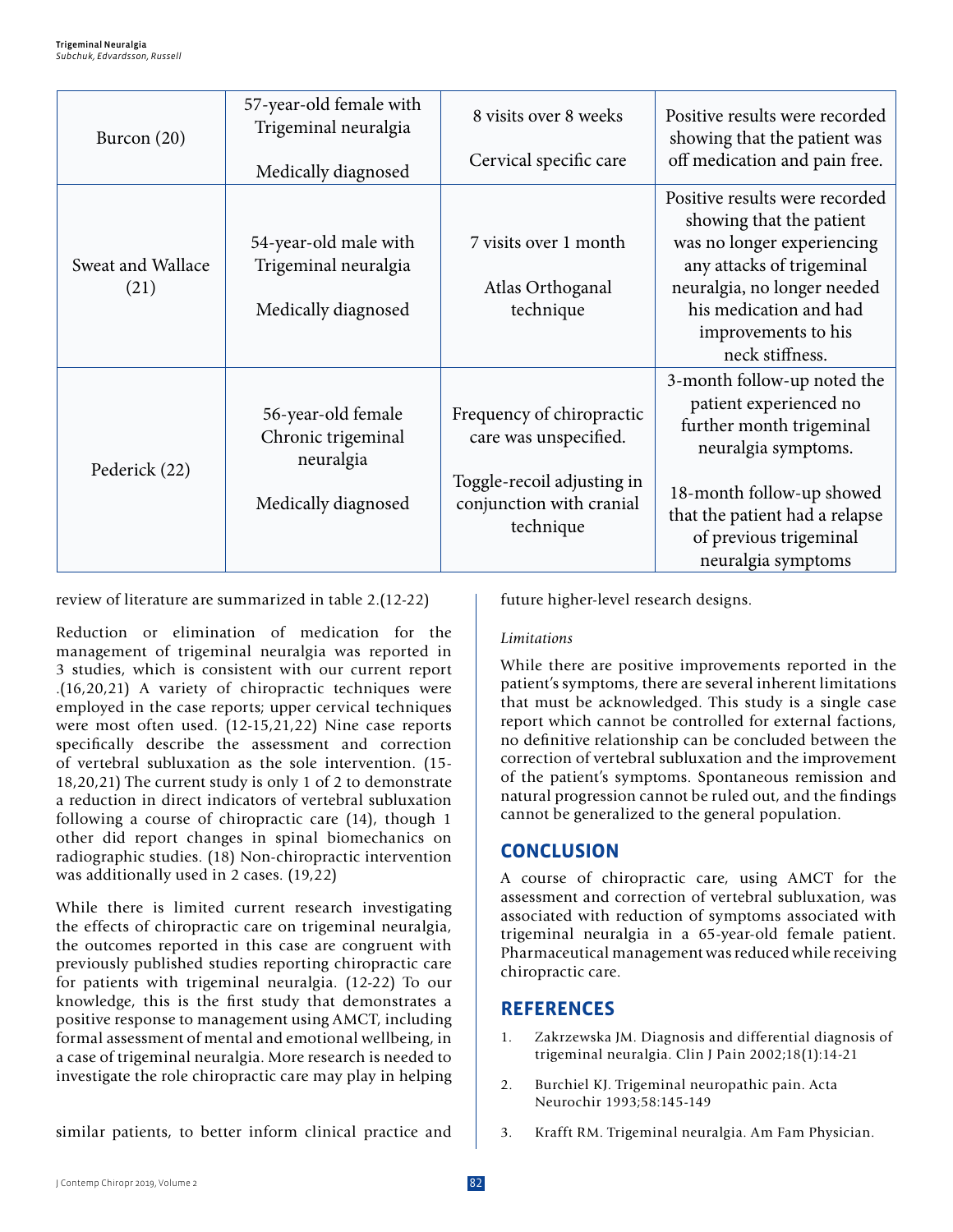2008 1;77(9):1291-1296

- 4. Manzoni GC, Torelli P. Epidemiology of typical and atypical craniofacial neuralgias. Neurol Sci 2005;26(2):s65-67
- 5. Juniper RP, Glynn CJ. Association between paroxysmal trigeminal neuralgia and atypical facial pain. Br J Oral Maxillofac Surg 1999;37(6):444-447
- 6. Cruccu G, Finnerup NB, Jensen TS, Scholz J, Sindou M, et al. Trigeminal neuralgia: new classification and diagnostic grading for practice and research. Neurology 2016;87(2):220-228
- 7. Maarbjerg S, Di Stefano G, Bendtsen L, Cruccu G. Trigeminal neuralgia–diagnosis and treatment. Cephalalgia 2017;37(7):648-657.
- 8. Zakrzewska JM, Wu J, Mon-Williams M, Phillips N, Pavitt SH. Evaluating the impact of trigeminal neuralgia. Pain 2017;158(6):1166-1174
- 9. Barker FG. Quality of life and individual treatment choice in trigeminal neuralgia. Pain 2007;131(3):234- 236
- 10. Spatz AL, Zakrzewska JM, Kay EJ. Decision analysis of medical and surgical treatments for trigeminal neuralgia: how patient evaluations of benefits and risks affect the utility of treatment decisions. Pain 2007;131(3):302-310
- 11. Tölle T, Dukes E, Sadosky A. Patient burden of trigeminal neuralgia: results from a cross‐sectional survey of health state impairment and treatment patterns in six European countries. Pain Pract 2006;6(3):153-160
- 12. Grochowski J. Resolution of trigeminal neuralgia following upper cervical chiropractic care: a case study. J Upper Cervical Chiropr Res 2013:20-24
- 13. Flory T, Chung J, Ozner J. Resolution of Facial Neuralgia Following Reduction of Atlas Subluxation Complex: A Case Study. J Upper Cervical Chiropr Res 2015:6-13
- 14. Kessinger R, Matthews A. Resolution of trigeminal neuralgia in a 14-year-old following upper cervical chiropractic care to reduce vertebral subluxation: A case study. J Upper Cervical Chiropr Res 2012:77-84
- 15. Sweat M, Mcdowell B. Reduction of Trigeminal Neuralgia Symptoms Following Atlas Orthogonal Chiropractic Care: A Case Report. J Upper Cervical Chiropr Res 2014:31-41
- 16. Zielinski E, Mankal K, Pirini J. Resolution of trigeminal neuralgia following chiropractic care utilizing chiropractic biophysics and diversified techniques: a case study. A Vert Sublux Res 2014:177-183
- 17. Zielinski E, Acanfora M. Resolution of trigeminal neuralgia following subluxation based chiropractic care: A case study & review of literature. A Vert Sublux Res 2013:33-45
- 18. Friedman A. Resolution of Trigeminal Neuralgia Following Upper Cervical Chiropractic Care Using Quantum Spinal Mechanics 3 (QSM3). J Upper Cervical Chiropr Res 2016:44-52
- 19. Rodine RJ, Aker P. Trigeminal neuralgia and chiropractic care: a case report. J Can Chiropr Assoc 2010;54(3):177–186
- 20. Burcon M. Resolution of trigeminal neuralgia following chiropractic care to reduce cervical spine vertebral subluxations: a case study. J Vert Sublux Res 2009:1-7
- 21. Sweat M, Wallace S. Resolution of trigeminal neuralgia in a patient undergoing Atlas Orthogonal chiropractic care: a case report. J Upper Cervical Chiropr Res 2012:46-54
- 22. Pederick FO. Cranial and other chiropractic adjustments in the conservative treatment of trigeminal neuralgia: A case report. Chiropr J Aust 2005;35(1):9-15
- 23. Haavik H, Holt K, Murphy B. Exploring the neuromodulatory effects of vertebral subluxation and chiropractic care. Chiropr J Aust 2010;40(1):37-44
- 24. Henderson CNR. The basis for spinal manipulation: Chiropractic perspective of indications and theory. J Electromyogr Kinesiol 2012;22:632-642
- 25. Russell D. The assessment and correction of vertebral subluxation is central to chiropractic Practice: Is there a gap in the clinical evidence? J Contemporary Chiropr 2019;2(1):4-17
- 26. Association of Chiropractic Colleges. Update The Association of Chiropractic Colleges Position Paper # 1. July 1996
- 27. Lantz CA. The vertebral subluxation complex part 1: An introduction to the model and kinesiological component. Chiro Res J 1989;1(3):23-36
- 28. Gatterman MI, Hansen DT. Development of chiropractic nomenclature through consensus. J Manipulative Physiol Ther 1994;17(5):302-309
- 29. Kent C. Models of vertebral subluxation: A review. J Vert Sublux Res 1996;1(1):1-7
- 30. Kent C. A four-dimensional model of vertebral subluxation. Dynamic Chiropractic 2011;
- 31. World Health Organization. WHO guidelines on basic safety and training in chiropractic. Geneva: World Health Organization; 2005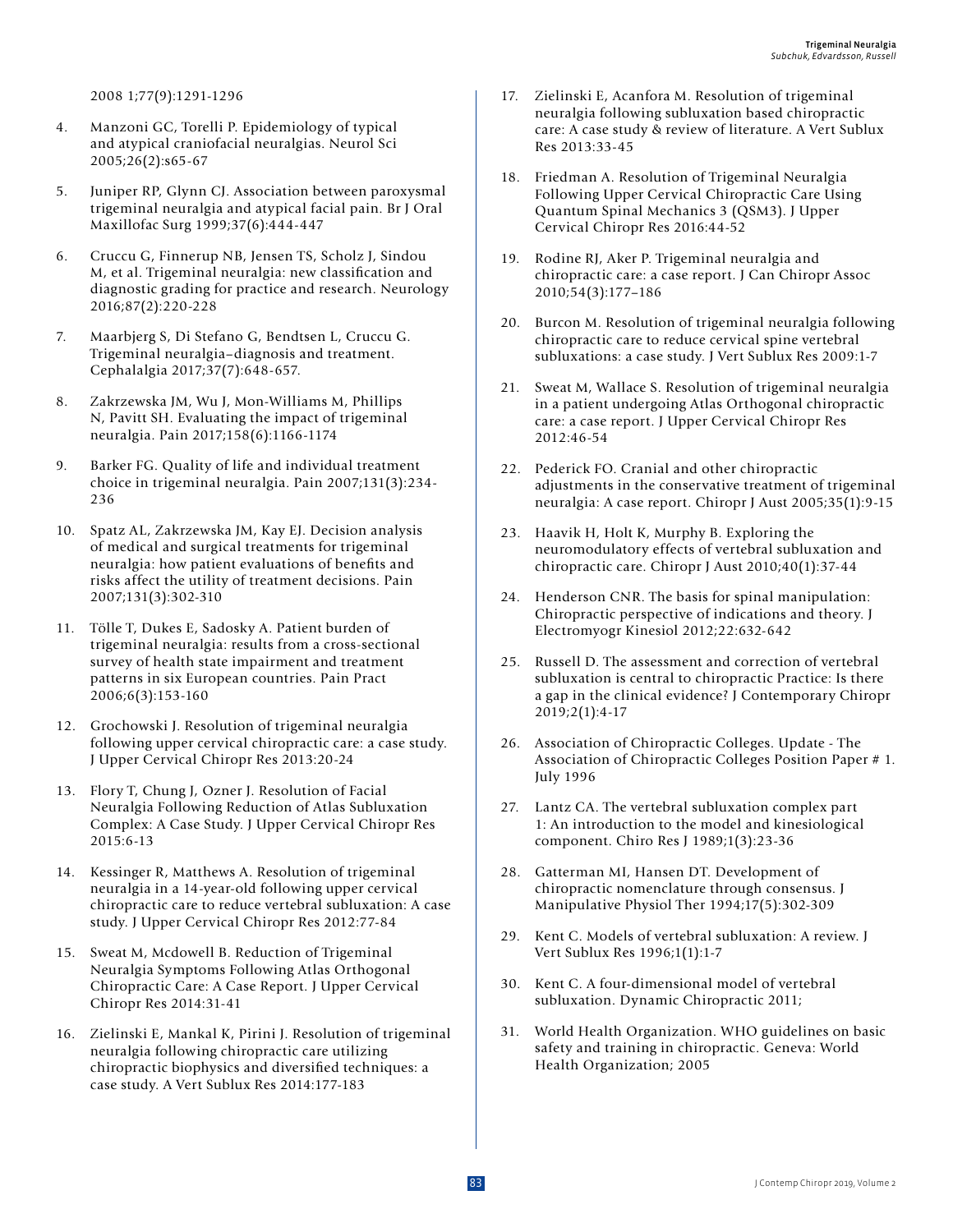- 32. World Federation of Chiropractic. Definitions of Chiropractic 2015. Retrieved from: https:// www.wfc.org/website/index.php?option=com\_ content&view=article&id=90&Itemid=110 [Accessed 15 March 2019]
- 33. Blanks R, Schuster T, Dobson M. A retrospective assessment of network care using a survey of self-rated health, wellness and quality of life. J Vert Sublux Res 1997;1:15-27
- 34. Marino M, Langrell P. Longitudinal assessment of chiropractic care using a survey of self-rated health, wellness and quality of life: a preliminary study. J Vert Sublux Res 1999;3:1-9
- 35. Carney CL, MacCarthy M, Girdis C. Resolution of Post-Traumatic Anosmia Following Network Spinal Analysis Care: A Case Study. A Vert Sublux Res 2017:8-14
- 36. Schuster TL, Dobson M, Jauregui M, Blanks RH. Wellness lifestyles II: Modeling the dynamic of wellness, health lifestyle practices, and Network Spinal Analysis. J Alt Compl Med 2004;10(2):357-367
- 37. Russell D. Resolution of lower limb sensory polyneuropathy in a 63-year-old male receiving Activator Methods Chiropractic Technique for the correction of vertebral subluxation: A case report. Chiropr J Australia 2017;45(3):217-228
- 38. Senzon SA. Successful in vitro fertilization in a poor responder while under Network Spinal Analysis care: A case report. J Vert Sublux Res 2003;1-6
- 39. McAllister W, Boone WR, Power K, Hart J, Xiong T, et al. Chiropractic Care and Changes in Physical State and Self-Perceptions in Domains of Health among Public Safety Personnel: A Longitudinal Follow up Study J Vert Sublux Res 2009:1-11
- 40. Boone WR, Oswald P, Holt K, Beck R, Singh K, et al. Physical, physiological, and immune status changes, coupled with self-perceptions of health and quality of life, in subjects receiving chiropractic care: A pilot study. J Vert Sublux Res 2006:1-6
- 41. Russell D, Glucina T. Improvement in quality of life in a female patient with Crohn's disease following chiropractic care for the correction of vertebral subluxation: A case report. Chiropr J Aust 2018;46(1):1- 10
- 42. Russell D, Glucina T. Reduced anxiety symptoms in a patient screened with the PHQ-4 receiving chiropractic care: A case report and review of the literature. J Contemporary Chiropr 2019;2(1):41-48
- 43. Lachtman DS, Bartha DA, Beltran MM, Dominguez DN, Messerli AR, et al. Rater Reliability and Concurrent Validity of Single and Dual Bubble Inclinometry to Assess Cervical Lateral Flexion. J Manipulative Physiol Ther 2015;38(8):572-580
- 44. Holt K, Russell D, Cooperstein R, Young M, Sherson M, et al. Interexaminer reliability of a multidimensional battery of tests used to assess for vertebral subluxation. Chiropr J Aust 2018;46(1):100-117
- 45. Currie SJ, Myers CA, Durso C, Enebo BA, Davidson BS. The neuromuscular response to spinal manipulation in the presence of pain. J Manipulative Physiol Ther. 2016;39(4):288-293
- 46. Kelly S, Boone WR. The clinical application of surface electromyography as an objective measure of change in the chiropractic assessment of patient progress: a pilot study. J Vert Sublux Res 1998;2(4):1-7
- 47. Kent C: Surface electromyography in the assessment of changes in muscle activity associated with vertebral subluxation: a review. J Vert Sublux Res 1997;1(3):1-8
- 48. McCoy M, Campbell I, Stone P, Fedorchuk C, Wijayawardana S, et al. Intra-examiner and interexaminer reproducibility of paraspinal thermography. PLoS One 2011;6(2):e16535
- 49. Mansholt BA, Vining RD, Long CR, Goertz CM. Interexaminer reliability of the interpretation of paraspinal thermographic pattern analysis. J Can Chiropr Assoc 2015;59(2):157-164
- 50. Owens EF, Hart JF, Donofrio JJ, Haralambous J, Mierzejewski E. Paraspinal skin temperature patterns: An interexaminer and intraexaminer reliability study. J Manipulative Physiol Ther 2004;27:155-159
- 51. Fuhr A, Menke M. Status of Activator Methods Chiropractic Technique, theory and practice. J Maniplative Physiol Ther 2005;28(2):e1-e20
- 52. Zakrzewska JM, Linskey ME. Trigeminal neuralgia. BMJ 2014;348:g474
- 53. Killian JM, Fromm GH. Carbamazepine in the treatment of neuralgia: use and side effects. Arch Neurol 1968;19(2):129-136
- 54. Rockliff BW, Davis EH. Controlled sequential trials of carbamazepine in trigeminal neuralgia. Arch Neurol 1966;15(2):129-136
- 55. Bennetto L, Patel NK, Fuller G. Trigeminal neuralgia and its management. BMJ 2007;334(7586):201-205
- 56. Pamir MN, Özer F, Keles GE. Mıcrovascular decompressıon ın the treatment of trıgemınal neuralgıa. Marmara Medical Journal 3(2):56-60
- 57. Myers CD, White BA, Heft MW. A review of complementary and alternative medicine use for treating chronic facial pain. JADA 2002;133(9):1189- 1196
- 58. Kim JI, Kim HJ, Lee JJ, Jun JH, Choi TY, et al. Acupuncture for the treatment of trigeminal neuralgia: A protocol for the systematic review of randomized controlled trials. Medicine 2018;97(11):e0108